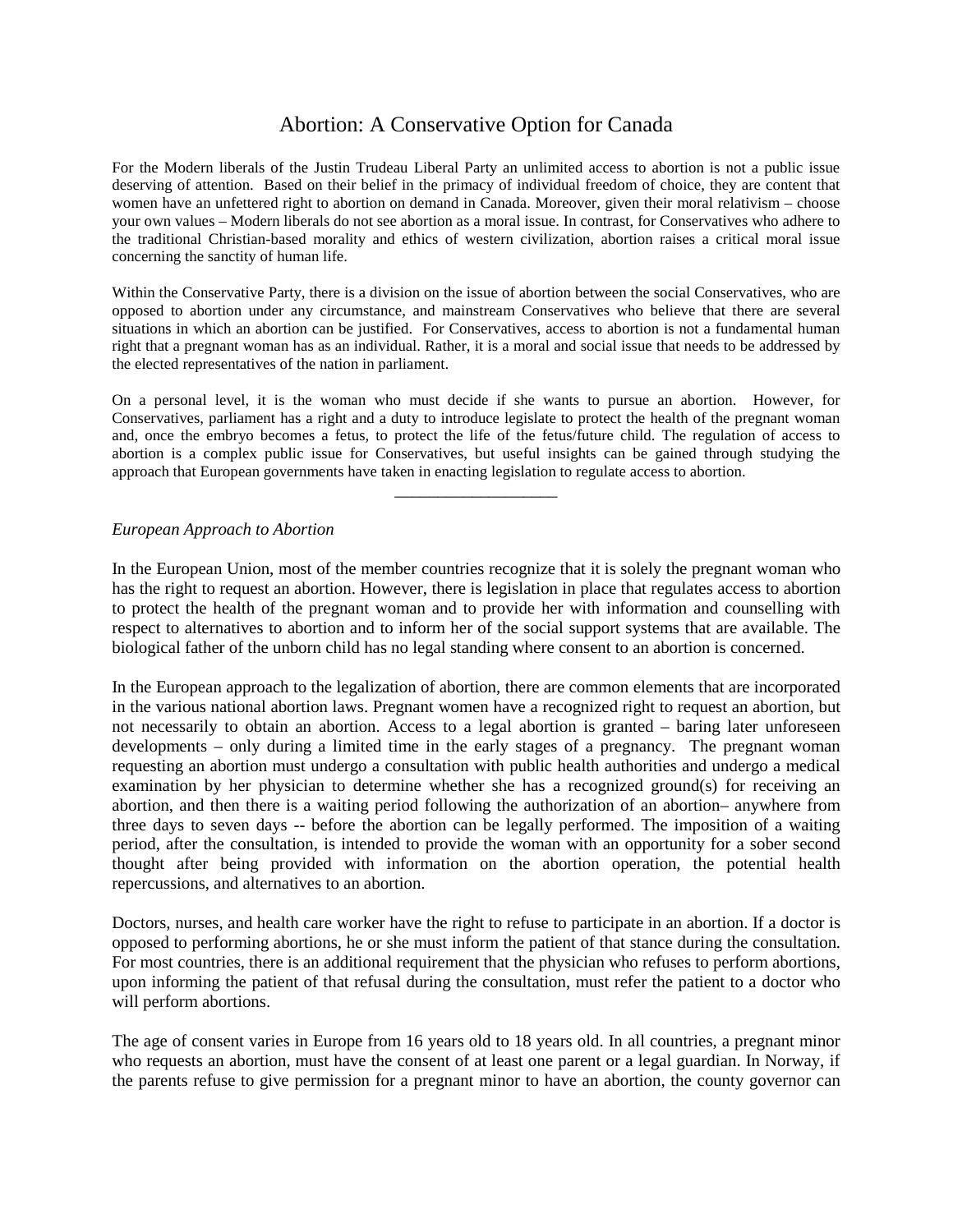grant permission depending on the situation. In several countries, parental consent does not have to be attained if the minor is subject to domestic violence or coercion at home.

During the consultation, the physician is required to explain the nature of the abortion operation, and the risks involved, as well as required to present alternatives to an abortion, including the putting out of the future new-born baby for adoption. The patient must be informed of the social support systems available, including after-care, if she should decide not to go through with an abortion. In addition, the candidate for an abortion must undergo a medical examination. Austria has specified the medical tests required: viz. blood group, Rhesus factor test, ultrasound examination, HIV test, and hepatitis test. Another country, the Czech Republic, has specified the illnesses that pose a substantial risk to the pregnant woman and that need to be taken into consideration before deciding whether to authorize an abortion: viz. heart and vascular system diseases, pulmonary and heart illness, blood formation pathologies, cancerous tumours, tuberculosis, and neurological, as well as genetic and mental health diseases, to which another country has added diabetes.

Most of the national abortion laws in Europe authorize abortions to be carried out only by a doctor in a hospital, or a licensed medical clinic, to protect the health and well-being of the woman undergoing an abortion. Moreover, many European countries have Criminal Code provisions that are enforced against persons who violate the regulations governing legal abortions. In several countries, the legislation provides that doctors who violate the abortion regulations, can be heavily fined and/or sentenced to prison for up to two or three years and, at least one country, Italy, holds the woman criminally responsible as well -- for procuring an illegal abortion -- if she is over 18 years old.

The limited period -- during the early stages of pregnancy -- when a woman can request and be authorized to receive a legal abortion varies only slightly in the abortion laws of the different European countries. It ranges from a general standard of twelve weeks (eg. Austria, Belgium, Czech Republic, Denmark, France, Germany, Norway, Poland, and Portugal, to 13 weeks (90 days) in Italy, to 14 weeks in Spain, to 18 weeks in Sweden, to 20 weeks in Finland, and 24 weeks in the Netherlands and Great Britain. The rationale for limiting abortion upon request to the time periods cited, appears to be that a fetus can survive outside the womb at 27 weeks. Whether that critical time in the development of the fetus was regarded by the European legislators as the beginning of real life, or whether there was a concern that a healthy fetus removed from the womb after that lapse of time would have to be killed, remains unclear. However, in all European countries the specified limit on the time for authorizing an abortion is well short of 27 weeks.

The basic criteria for authorizing an abortion, during the specified early period of pregnancy are primarily based on medical concerns and are quite similar for most European countries. In one country, Belgium, there is only one criterion: that the pregnant woman who is requesting an abortion, must be "in distress" which is a criterion that can be very broadly interpreted. Otherwise in Europe, there are generally three universal criteria governing the authorization of a legal abortion by a physician or -- as required in several countries -- by two independent physicians:

- that the pregnancy poses a serious health risk, or life threat, to the woman due to a physical or mental illness, depression, or her particular living conditions;

- that there is a high risk that the baby will be born with a severe health problem resulting from a genetic predisposition, or of being born mentally challenged, or of being born with severe physical disabilities, or of being born with a serious illness or damage experienced while in the womb; and

- that the pregnancy was the result of a criminal act, such as child abuse, sexual assault, rape, or incest.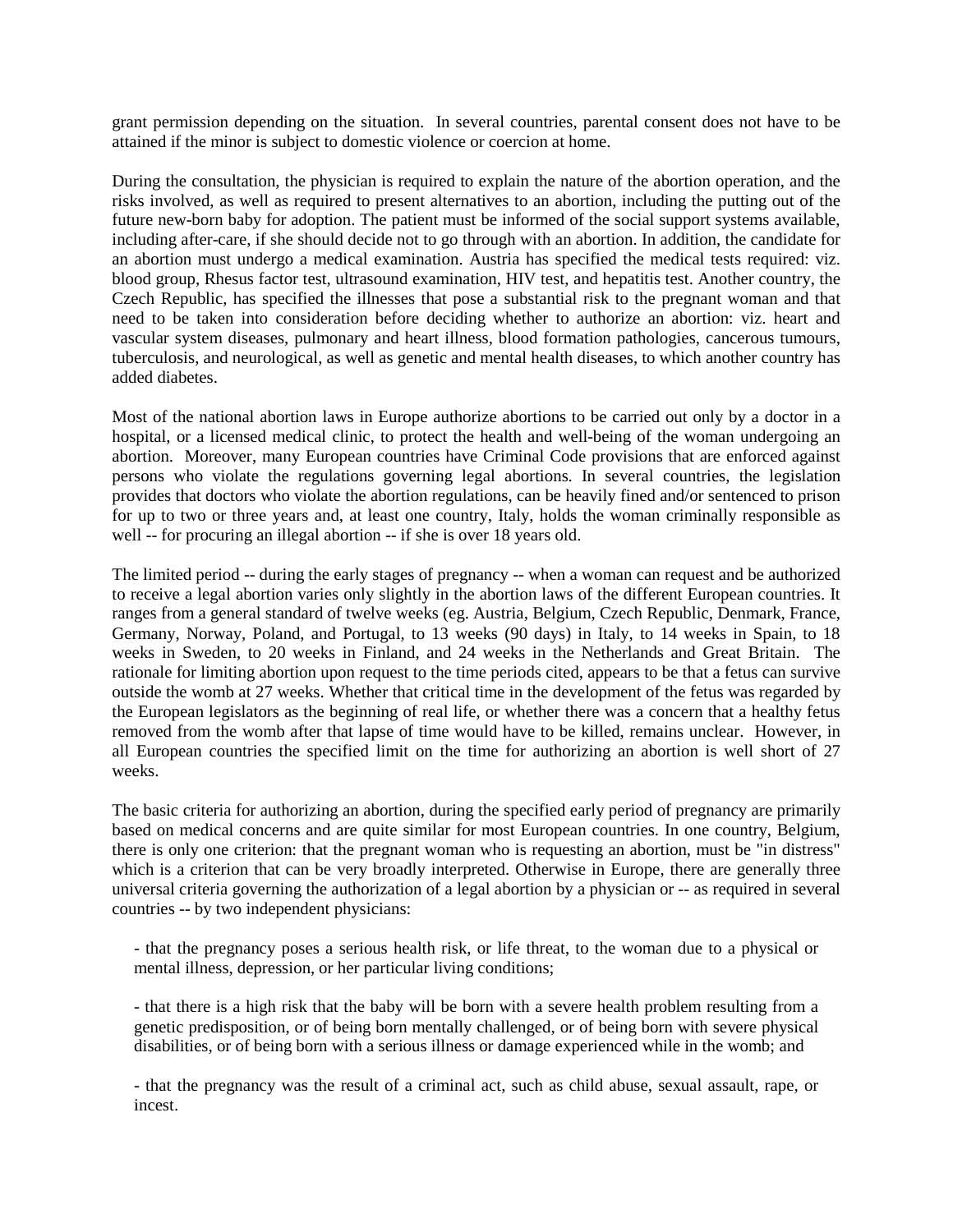At least two European countries have expanded the three basic criteria governing the authorizing of a legal abortion, to include broader social factors. For Denmark, the criteria employed in deciding whether to authorize an abortion takes into consideration two additional factors:

-whether there is an evident physical or psychological illness, or immaturity, that would render the expectant mother unable to provide proper care for an infant; and

- whether an additional child would place a severe burden on the family with existing children in consideration of their living situation, financial circumstances, employment, and the woman's age.

In addition, in Finland the abortion legislation authorizes an early legal abortion for expectant mothers who have already given birth to four children.

Once the early stage of pregnancy – anywhere from 12 to 24 weeks – has passed, access to abortion is severely limited in all European countries. After that period, an abortion can be authorized only if the continuation of the pregnancy threatens the life of the woman; or it is discovered that the fetus is severely damaged, has a serious physical or mental impairment, or is incapable of living outside the womb.

All of the European countries are signees of the European Convention on Human Rights, but no country recognizes a pregnant woman as having an absolute human right to demand and receive an abortion. To the contrary, the pregnant woman must request access to a legal abortion. And it is the State, through legislation enacted by parliament, that sets forth the criteria and regulations governing access to abortion, and which delegates to medical practitioners the responsibility for making the decision as to whether to authorize an abortion in keeping with the criteria and regulations governing access to an abortion as established by parliament.

In every country, the criteria and regulations governing a legal abortion are based on a concern for the physical and mental health and well-being of 'the patient' and the health of the fetus and the well-being of the future newborn, and whether the woman consented of her own free will to the sexual act that impregnated her. The criteria and regulations are pragmatic, but they do express an underlying moral concern for the welfare of the woman and her future child in the determining of whether to authorize a legal abortion. Indeed, several countries impose a further moral element in their criteria governing access to abortion in wanting to ensure -- in deciding whether to authorize an abortion or not -- that the newborn will be well taken care of, nurtured, and loved by a caring mother.

Clearly, European legislatures have realized that for the protection of the health and well-being of pregnant women who are seeking an abortion, there is a need for regulations – embodied in legislation – to set forth the process to be followed and the support systems that need to be in place. It is recognized that a pregnant woman has the right to request an abortion but does not possess an unfettered individual right to have an abortion. The State ensures that any woman requesting an abortion will receive counselling to make her aware of the nature and seriousness of the operation, alternatives to an abortion, and the availability of support organizations should she decide to carry the child to term. Moreover, the State ensures that a medical examination will take place to ensure that the prospective patient and the fetus, if it had developed by that point, are in good health. However, the decision whether to authorize a legal abortion is made by medical practitioners based on clearly established criteria embodied in legislation in each country.

The situation in Canada is entirely different with no legislation currently in force governing abortions. In Canada, abortions are completely legal during any stage of a pregnancy, and access to abortion is unrestrained and ungoverned by any law. In the United States, state legislatures have adopted a wide variety of different approaches to the abortion issue, ranging from an almost total ban on abortions, to a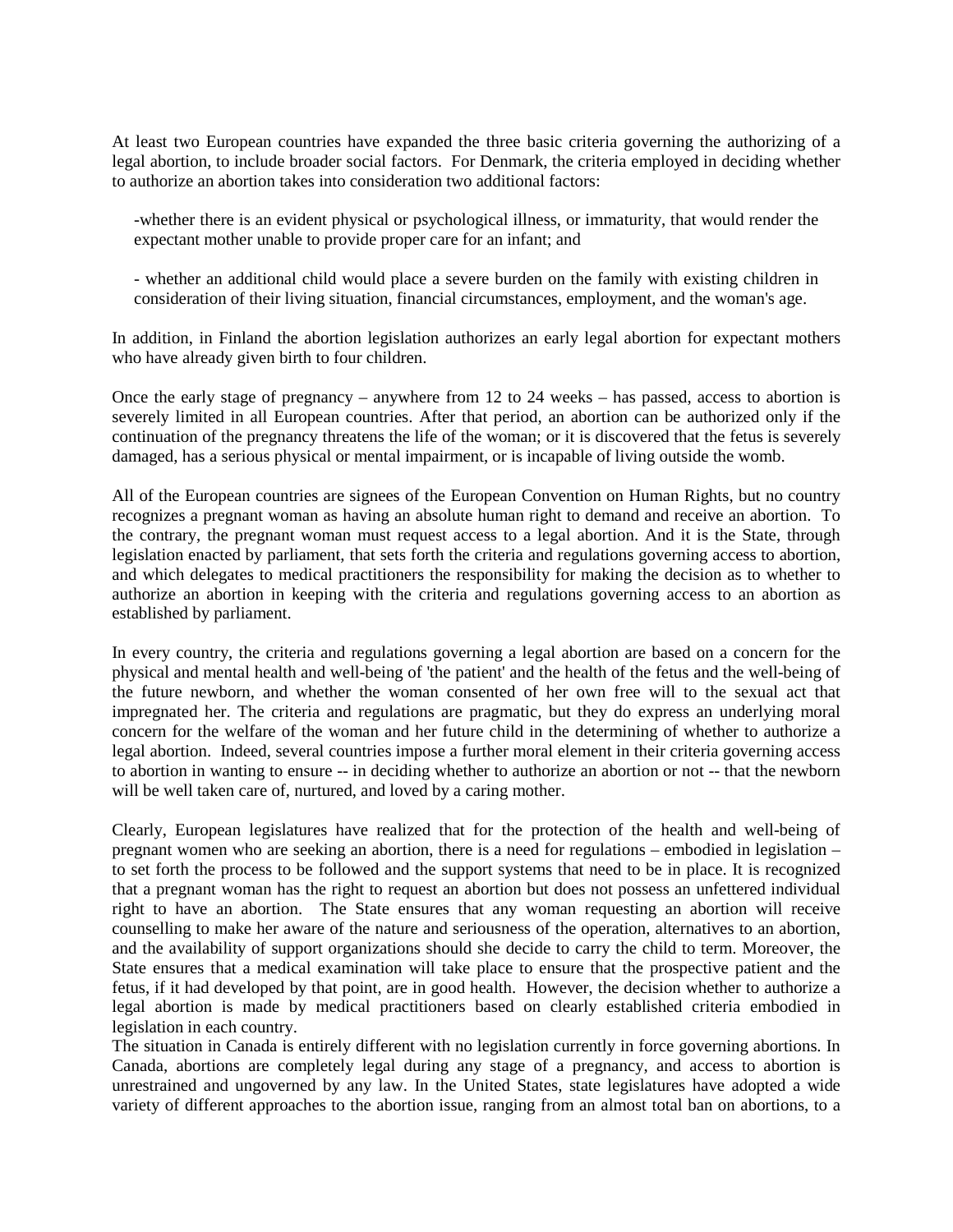strict limits on access to abortion, to the recognition of a fundamental right of a woman to have an abortion.

### *The Canadian Experience*

Prior to 1969, abortion was a crime in Canada. Under the then-existing Criminal Code, anyone performing an abortion faced life imprisonment upon conviction, with the woman concerned subject to a two-year prison sentence. However, in that year, the Liberal government of Prime Minister Pierre Trudeau amended the Criminal Code to legalize an abortion where the pregnancy threatened the life of the pregnant woman -- as determined by a committee of doctors -- with the operation required to be performed by a doctor in a hospital.

Subsequently, the Royal Commission on the Status of Women (December 1970), recommended that abortion be legalized for the first 12 weeks of pregnancy; and that after 12 weeks, an abortion should be legal if the life of the pregnant woman was threatened, or the child would be born "greatly handicapped", mentally or physically. However, no legislation followed. Public debate in Canada during the 1970s-1980s revolved around whether a woman had an absolute right to choose to end her pregnancy and whether a fetus had a right to life.

In 1988, the Supreme Court (Regina vs Morgentaler) ruled the Criminal Code requirement that an abortion could be authorized only by a committee of doctors was ineffective and "manifestly unfair". The reasoning being that forcing a woman to carry a fetus unless she met certain criteria for an abortion, was a profound interference with her "life, liberty and security of person" under the new Canadian Charter of Rights and Freedoms (1982). Hence, the existing abortion law in the criminal code was struck down, and Canada was left with no legislation regulating access to an abortion. Subsequently, the Supreme Court did rule on the question of fetal rights, and the question of parental rights of the father.

In 1989, the Supreme Court (Tremblay vs Daigle) ruled that constitutional rights pertain only to a person; that the constitutional rights are activated at the moment of live birth; and that the father of the fetus had no proprietary interest in a fetus and no right to interfere with the woman's right to choose to have an abortion. In effect, while not saying so, the Supreme Court recognized that a pregnant woman had an unrestricted right to choose to have an abortion, and that a fetus had no rights in being 'a non-person'. In 1990, the Conservative Government of Prime Minister Brian Mulroney tried to re-criminalize abortion and to severely restrict access to abortion. A bill was passed by the House of Commons that legalized abortion only in a situation where the pregnancy threatened the life of the woman, as determined by a doctor. However, the bill was defeated by the Liberal Party majority in the Senate.

Subsequently, abortion became a divisive political issue with 'pro-life' groups calling for the recriminalization of abortion, and 'pro-choice' groups seeking to maintain an unrestricted access to abortion and to secure public funding for the procedure. On its part, the Liberal Party of Canada has taken a firm pro-choice stand in support of a woman's supposedly unfettered human right to choose to have an abortion, and to have access to an abortion on demand. For Modern Liberals who are moral relativists (choose you own morals), abortion does not raise a moral issue.

In attacking the pro-life views of Andrew Scheer -- the Conservative Party leader during the 2019 federal election campaign -- Prime Minister Justin Trudeau declared that he was staunchly pro-choice; that he had no qualms about abortion; and that his government would strongly defend a woman's right to choose. However, what Conservatives have found deeply disturbing were actions taken by the Trudeau Liberal government to impose its pro-choice abortion policy on Canadian society and other levels of government, in an effort to marginalize and silence pro-life voices. Equally disturbing to Conservatives was the Liberal government funding of unregulated abortion programmes in Third World countries.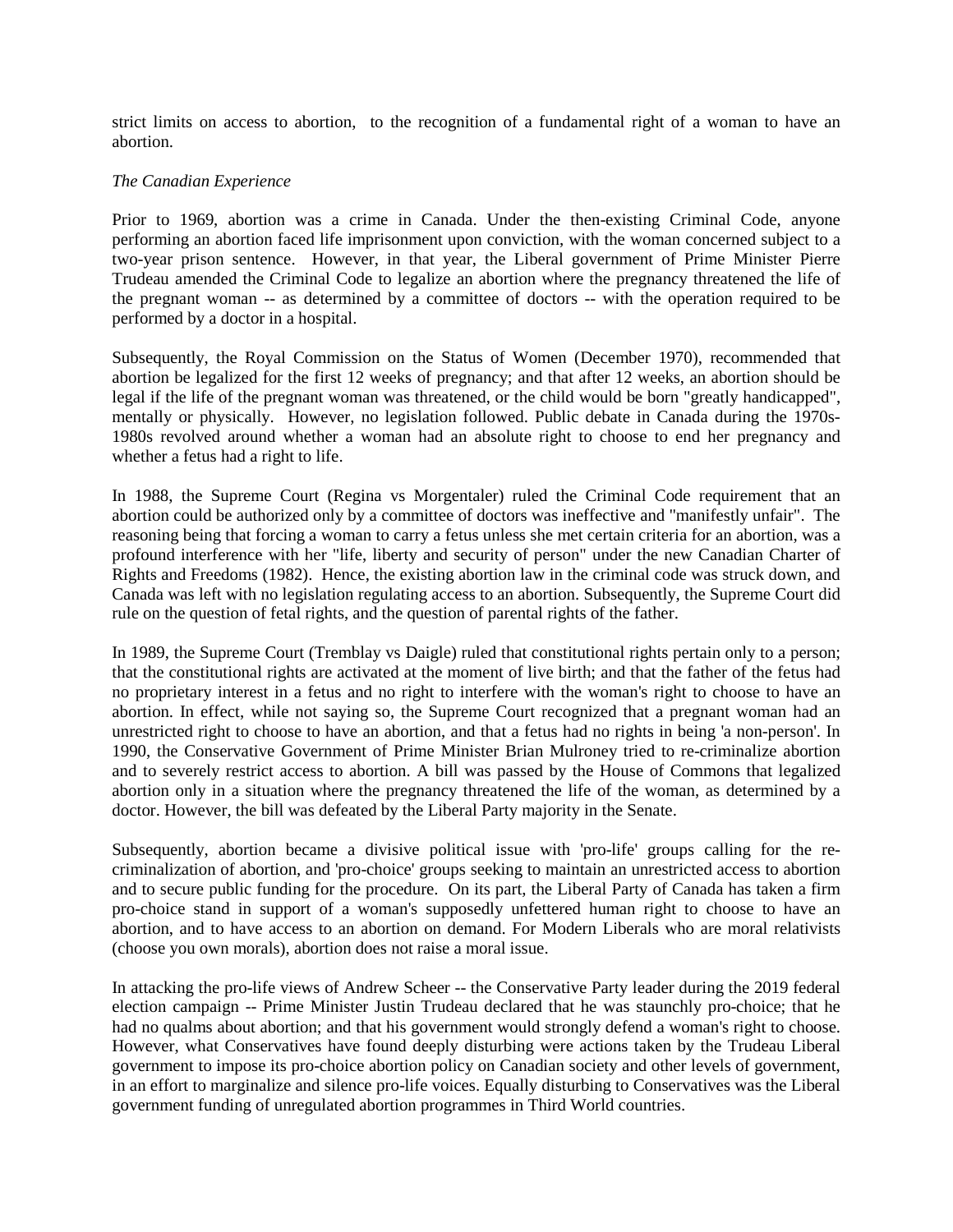In Canada, prior to the October 2015 federal election, Justin Trudeau declared that no pro-life Canadian would be allowed to run for Parliament as a Liberal candidate, and during his first term of office as Prime Minister -- at the head of a majority government (2015-2019) -- financial grants from the Canada Summer Jobs Program were denied to churches that refused to declare that they supported the Pro-Choice position of abortion on demand. Moreover, the Liberal majority in the House of Commons blocked a female Conservative member from becoming the chair of the Status of Women Committee because of her prolife views, and the Liberal government threatened to withhold health care funding from Prince Edward Island if the province continued to refuse to offer abortion services. Thereafter, in July 2021, the Trudeau government withheld healthcare funding from New Brunswick for its refusal to fund an abortion clinic in Moncton. Internationally, the Trudeau government announced (May 2016), that the \$750 million annual development aid funding that Canada provides in support of developing nations would henceforth include funding for abortion clinics. Subsequently, in October 2020, the Trudeau government contributed \$8.9 million to international abortion organizations working in developing countries. No doubt there were other major Liberal government spending initiatives in support of abortion on demand of which Canadians were not informed or parliament consulted.

For Conservatives, abortion is a moral issue that needs to be approach from that viewpoint. On its part, the Conservative Party of Canada embraces both pro-life supporters who want abortion to be recriminalized, and members who want to see abortion regulated and restricted by law in the manner of the legislation governing legal abortions in European countries. For Conservatives, there is a middle ground approach to the abortion issue.

### *The Moral Issue*

All Conservatives can agree that access to abortion needs to be regulated by law; however, the extent to which abortion should be permitted, and under what conditions, are questions that ought to be discussed in public and debated in parliament. The following is an analysis of several limited circumstances wherein a resort to an abortion could be justified on moral grounds.

Where the principle of a woman's right to choose is concerned, the woman has control over her own body in consenting to sexual intercourse, and if she becomes pregnant it is a consequence of an action undertaken by her own free will. A woman who does not want to have a child can employ different means of birth control and, if foolish enough to indulge in unprotected sex, can take a morning-after pill within five days to prevent conception, or within 6 to 12 days if a pregnancy test proves positive. Otherwise, the woman ought to accept the consequences of her own action. Abortion ought not to be used as a method of birth control. A healthy pregnant woman of sound mind does not have any individual natural right, or any universal human right, to avoid the inconvenience of having a baby through undergoing an abortion to kill the fetus whenever she pleases. Such an option is an abomination and contrary to the very meaning of life.

Once a woman becomes pregnant, she is no longer a solitary being with an absolute control over her own body and a free will to do what she wants. During the first 15 weeks of pregnancy, a woman ought to have the right to request a legal abortion, and to have her case for a legal abortion appraised. However, it is society, thought the elected members of parliament, that has the right to legislate regulations governing access to a legal abortion.

During the initial stages of her pregnancy, the woman ought to be provided with counselling and medical assistance, and information on alternatives to abortion. If she still wants an abortion, and meets the established grounds for a legal abortion, she should be permitted to have a legal abortion at any time within the period established in law. However, once that period for obtaining a legal abortion has passed,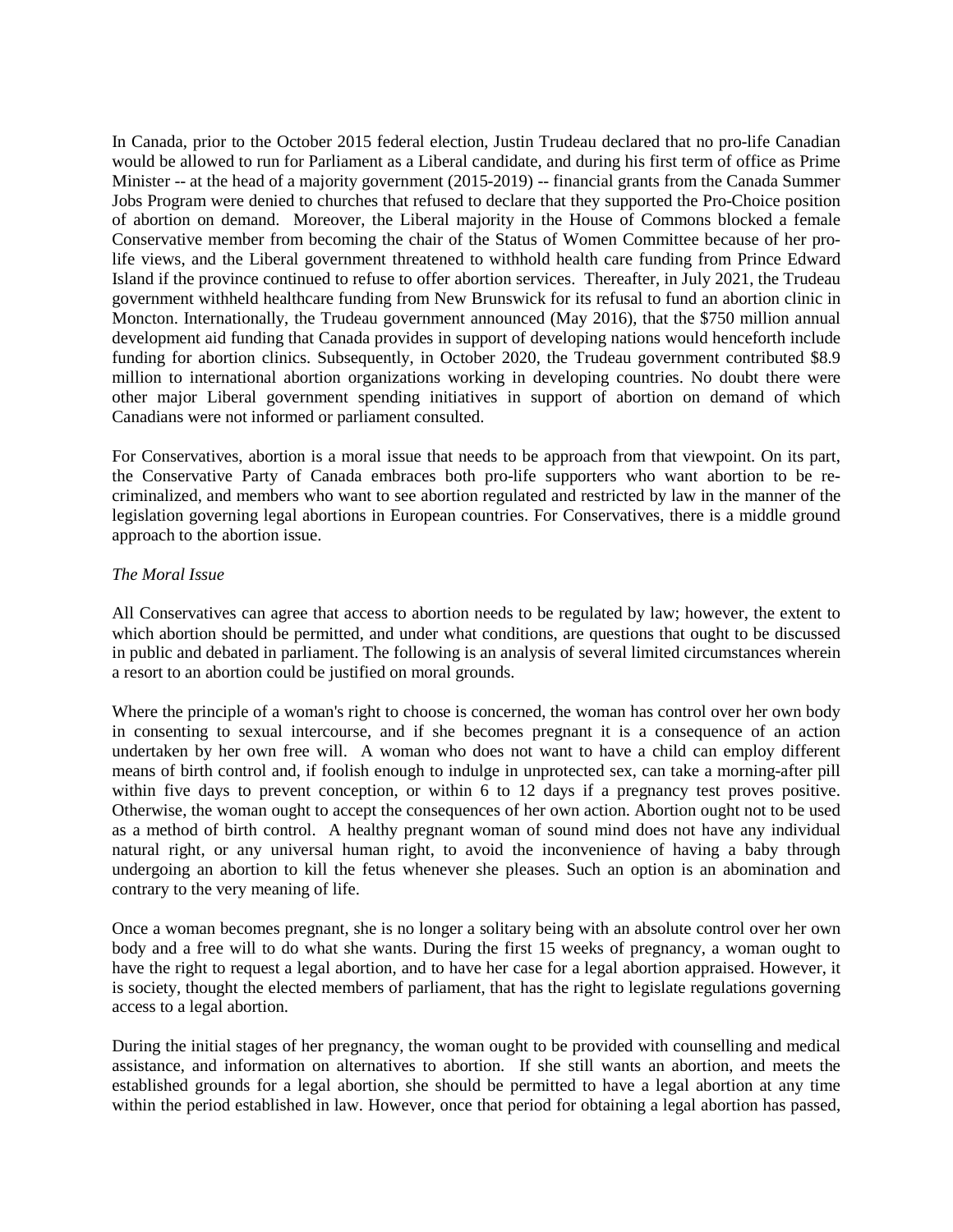then access to an abortion should be refused and the baby carried to term. In such cases, both during the pregnancy and after the birth, continued counselling and a ready access to social services should be provided, with arrangements being made for the new-born to be put up immediately for adoption to a couple prepared to love, raise, and nurture a child.

Pregnant women, whether married or single, who do not want to have a child, should not be expected, or required, to keep the child after giving birth. It is far better that the child be raised within an adopted family, in receipt of love and family affection, and in a situation where she or he is wanted, appreciated, and enabled to live a good life. Yet, it ought to be recognized that there are several situations under which access to abortion can be justified on moral grounds, and these situations need to be recognized in legislation as grounds for authorizing a legal abortion:

1) An abortion can be justified on moral grounds where the life of the pregnant woman will be placed at serious risk by the continuation of the pregnancy. The saving of an existing life has a higher moral import than an embryo during the early stage of a pregnancy and the fetus at a later stage.

2) An abortion can be justified on moral grounds where the pregnancy was the result of a criminal act – sexual assault, rape, incest, or child abuse – against the will and without the consent of the female concerned. Forcing a woman to give birth to a child fathered by her criminal abuser is beyond any moral rationale. One of the worst fates that can befall a child is to be raised without a mother's love, by a woman who resents the child for having been born.

3) An abortion can be justified on moral grounds where the fetus is unhealthy or abnormal in suffering from a genetic abnormality, severe physical disabilities, or would be born with debilitating health problems, be severely mentally challenged, or stillborn. Life presents enough challenges for every newborn without being condemned to live a life of pain, suffering, distress, and continued despair and disappointment with no prospect of improvement or of ever enjoying life. It would be far more humane to abort the fetus. Life is intended to be purposeful, challenging, and fulfilling in exercising one's talents and abilities to live a good life within society.

4) Lastly, an abortion can be justified on moral grounds in situations where the mother herself poses a serious threat to the health of the embryo during pregnancy and to the health and well-being of the future baby, because of an addiction to drugs or alcohol, or a mental illness. It would be far more humane, and morally responsible, to abort the fetus rather than risk damage to the fetus in the womb, and a high probability of a baby being born with severe brain damage, a drug addiction, fetal alcohol syndrome, or birth defects, or of being stillborn.

## *Summary*

What this analysis of the abortion question reveals is that there are clearly four situations where an abortion can be justified on moral grounds; and that these situations are already recognized as providing legal grounds for an abortion in European countries, under existing legislation that strictly regulates access to abortion. Canadian Conservatives might well consider advocating the adoption of abortion legislation in keeping with what prevails in the countries of Europe. Canadian Conservatives share with the people of the nations of Europe a common morality – a shared belief in what is morally right and what is decidedly wrong in human conduct– and that morality needs to be applied in addressing the abortion issue.

Modern liberals, who control the Liberal Party of Canada under Prime Minister Justin Trudeau, are opposed to any public discussion of abortion, do everything in their power to deny pro-life proponents a platform for expressing their views, and are determined to prevent any parliamentary debate on abortion